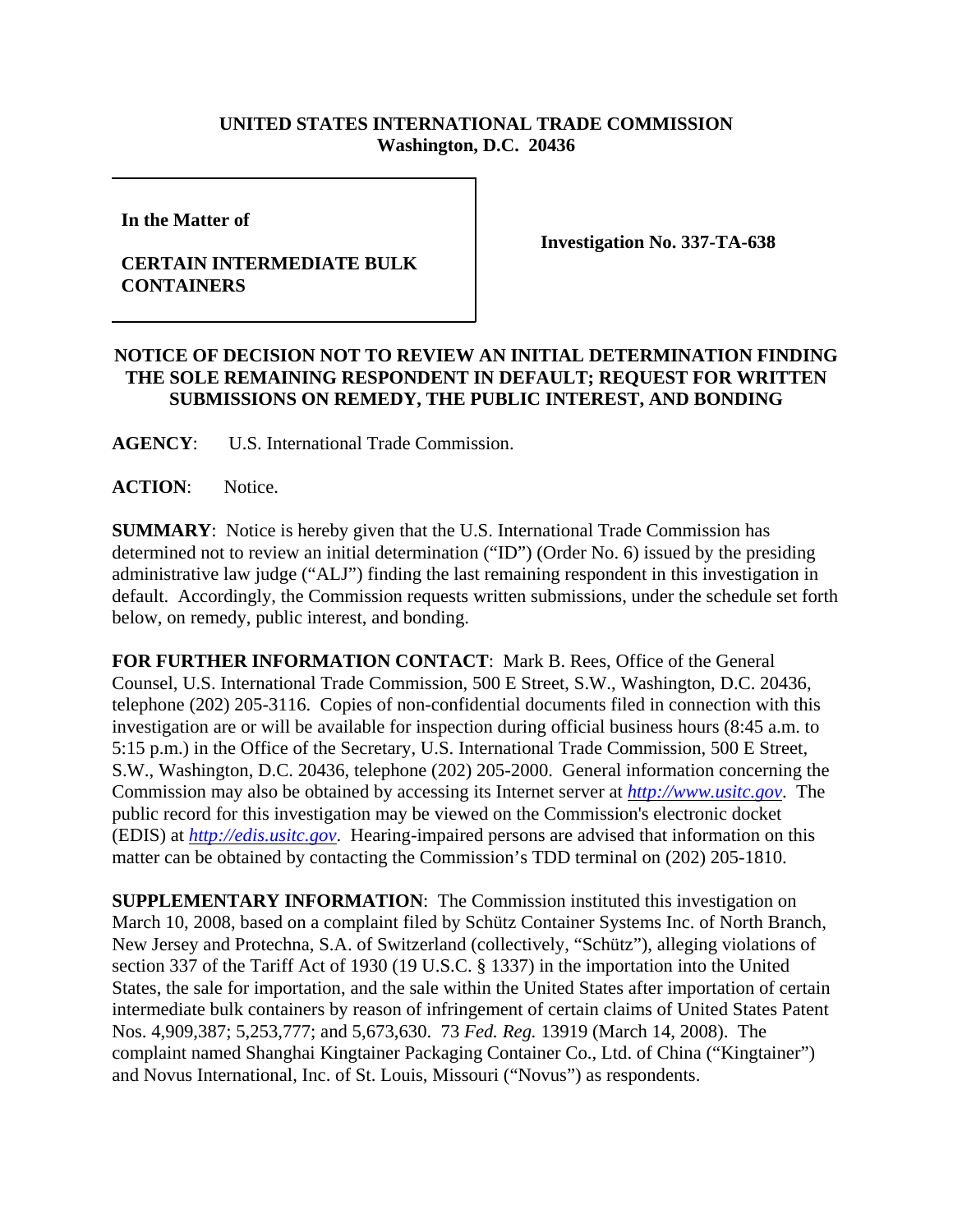On April 2, 2008, Schütz and Novus jointly moved to terminate the investigation with respect to Novus based on a settlement agreement between them, which motion was allowed in an unreviewed ID.

On April 18, 2008, Schütz moved, pursuant to Commission Rule 210.16(b), for an order to show cause why Kingtainer should not be found in default and, upon failure to show cause, for the issuance of an ID finding Kingtainer in default. On May 2, 2008, the ALJ ordered Kingtainer to show cause, no later than the close of business on May 16, 2008, why it should not be found in default for failure to respond to the Complaint and Notice of Investigation (Order No. 4). No response to Order No. 4 was filed.

On May 22, 2008, the ALJ issued the subject ID (Order No. 6) finding Kingtainer in default under Commission Rule 210.16(c). No petitions for review of this ID were filed. The Commission has determined not to review the ALJ's ID.

Kingtainer is the last remaining respondent in this investigation, the investigation having been terminated with respect to the only other respondent based on a settlement agreement.

Section  $337(g)(1)$  and Commission Rule 210.16(c) authorize the Commission to order relief against a respondent found in default unless, after consideration of the public-interest factors, it finds that such relief should not issue. Schütz did not file a declaration stating that it was seeking a general exclusion order as provided in Commission Rule 210.16(c).

In conjunction with the final disposition of this investigation, therefore, the Commission may: (1) issue an order that could result in the exclusion of articles manufactured or imported by the defaulting respondent; and/or (2) issue a cease and desist order that could result in the defaulting respondent being required to cease and desist from engaging in unfair acts in the importation and sale of such articles. Accordingly, the Commission is interested in receiving written submissions that address the form of remedy, if any, that should be ordered. If a party seeks exclusion of an article from entry into the United States for purposes other than entry for consumption, the party should so indicate and provide information establishing that activities involving other types of entry either are adversely affecting it or likely to do so. For background, *see In the Matter of Certain Devices for Connecting Computers via Telephone Lines*, Inv. No. 337-TA-360, USITC Pub. 2843 (Dec. 1994) (Comm'n Op.).

If the Commission contemplates some form of remedy, it must consider the effects of that remedy upon the public interest. The factors the Commission will consider include the effect that an exclusion order and/or cease and desist orders would have on (1) the public health and welfare, (2) competitive conditions in the U.S. economy, (3) U.S. production of articles that are like or directly competitive with those that are subject to investigation, and (4) U.S. consumers. The Commission is therefore interested in receiving written submissions that address the aforementioned public interest factors in the context of this investigation.